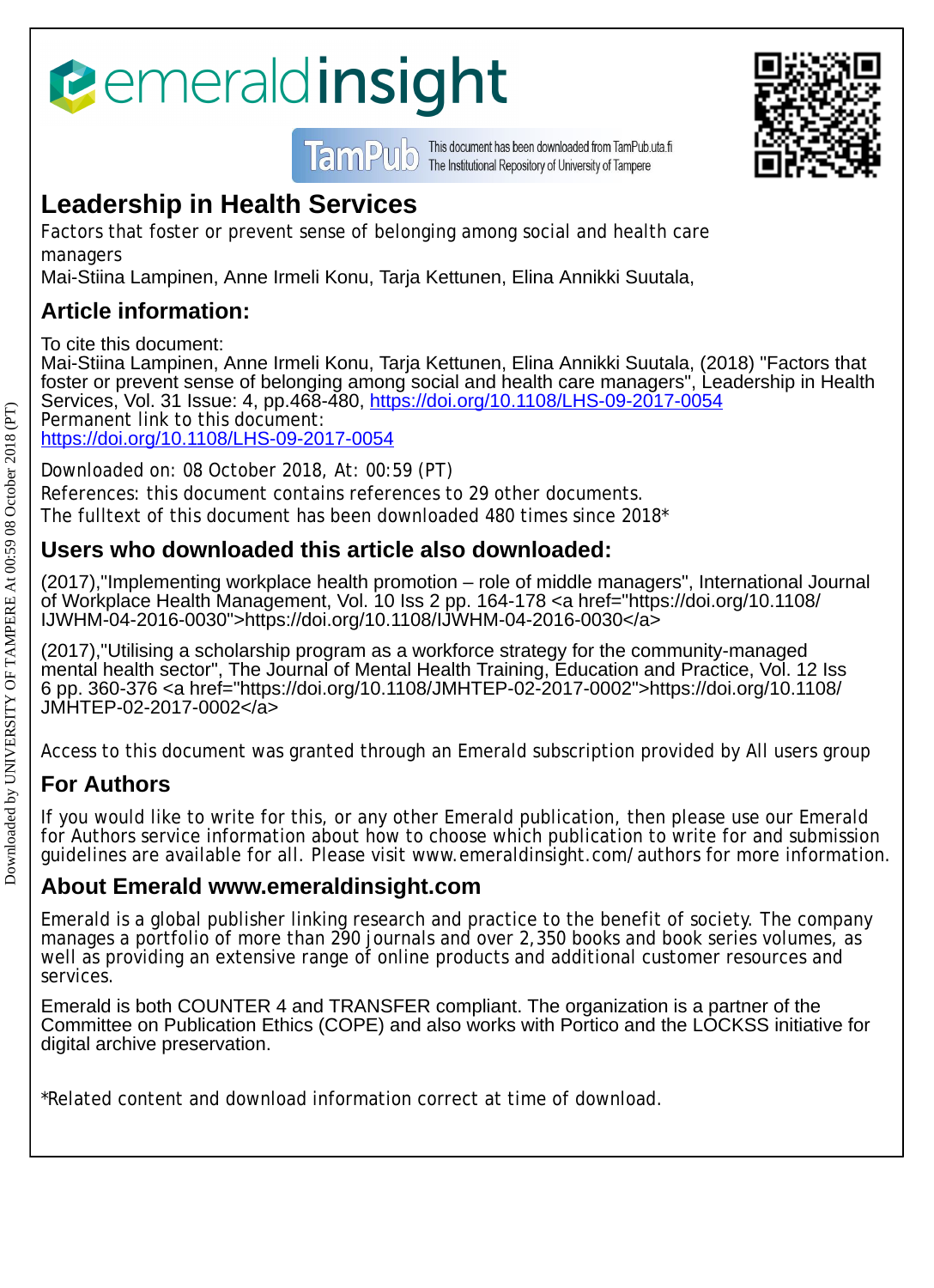LHS 31,4

468

Received 10 September 2017 Revised 3 December 2017 Accepted 3 January 2018

## Factors that foster or prevent sense of belonging among social and health care managers

Mai-Stiina Lampinen School of Health Sciences, University of Tampere, Tampere, Finland

Anne Irmeli Konu Faculty of Social Sciences, Health Sciences, University of Tampere, Tampere, Finland

Tarja Kettunen School of Health Sciences, University of Jyväskylä, Jyväskylä, Finland and Central Finland Health Care District, Unit of Primary Health Care, Jyväskylä, Finland, and

Elina Annikki Suutala

Faculty of Social Sciences, Health Sciences, University of Tampere, Tampere, Finland

#### Abstract

Purpose – The purpose of this study is to identify factors that foster or prevent sense of belonging among frontline and middle managers in social and health-care services in Finland.

Design/methodology/approach – The data have been collected among social and health-care managers  $(n = 135; 64$  per cent nursing managers) through two open-ended questions in a questionnaire concerning sense of community. The results of the open-ended questions have been analyzed using qualitative content analysis.

Findings – Among managers, six categories of factors that foster sense of belonging (open interaction, effective conversation culture, support and encouragement, common values, a shared vision of the work and its objectives and structure of leadership) and five categories of factors that prevent sense of belonging (negative work atmosphere, lack of common time, structural solutions in the organization, problems that occur in the organizational level and problems related to leadership and management) have been identified.

Practical implications – The resulting information can be used to develop sense of belonging among managers at all levels of organization (horizontal and vertical).

Originality/value – Paying attention to the quantity and quality of interaction and to structural solutions in the organization can affect the sense of belonging among frontline managers and middle managers.

Keywords Content analysis, Sense of belonging, Middle managers, Frontline managers, Health and social services

Paper type Research paper



Leadership in Health Services Vol. 31 No. 4, 2018 pp. 468-480 Emerald Publishing Limited 1751-1879 DOI [10.1108/LHS-09-2017-0054](http://dx.doi.org/10.1108/LHS-09-2017-0054)

© Mai-Stiina Lampinen, Anne Irmeli Konu, Tarja Kettunen and Elina Annikki Suutala. Published by Emerald Publishing Limited. This article is published under the Creative Commons Attribution (CC BY 4.0) licence. Anyone may reproduce, distribute, translate and create derivative works of this article (for both commercial and non-commercial purposes), subject to full attribution to the original publication and authors. The full terms of this licence may be seen at http://creativecommons.org/licences/by/4.0/legalcode

This study was (financially) supported by the Competitive State Research Financing of the Expert Responsibility area of Tampere University Hospital.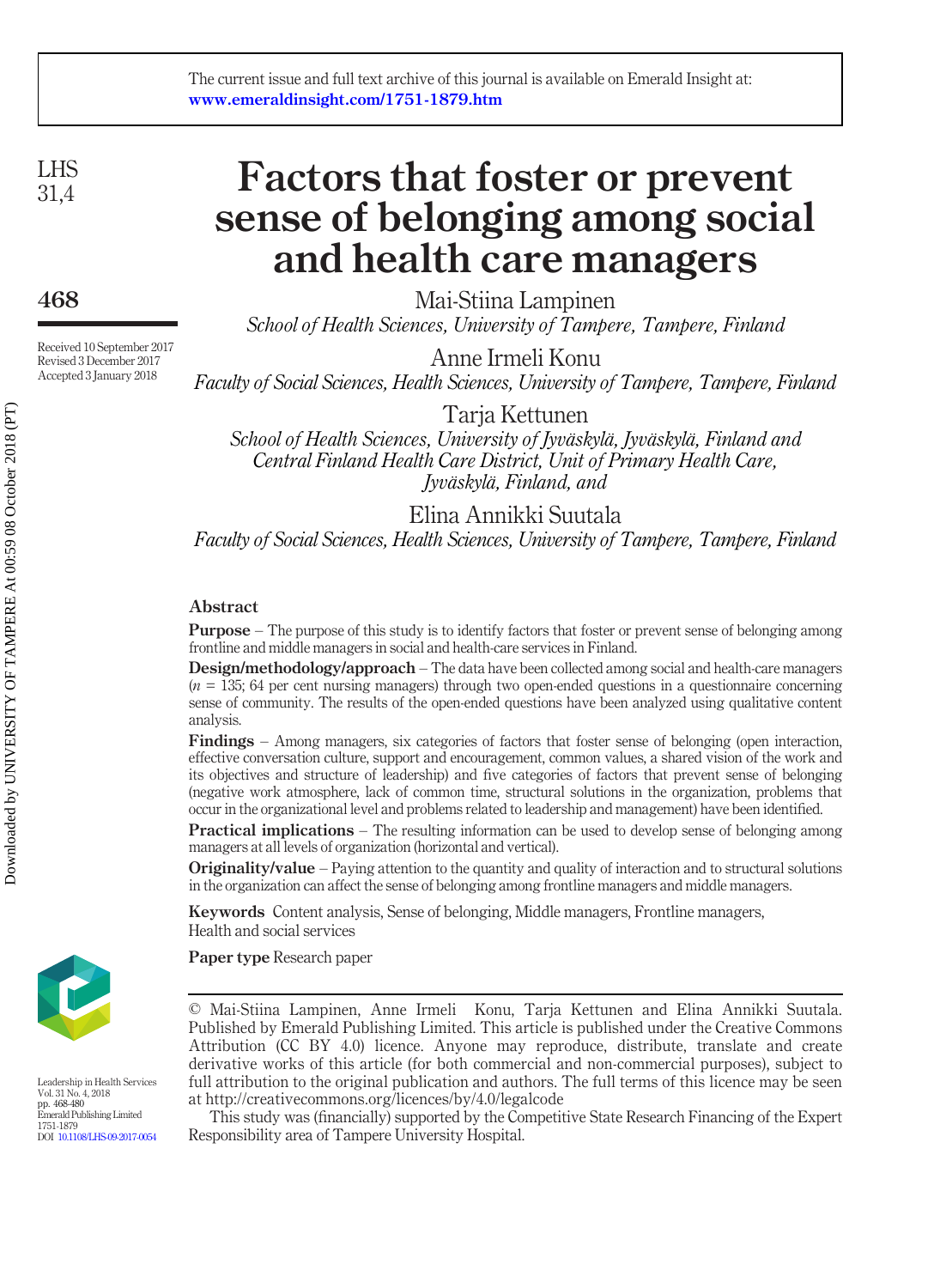#### Introduction

Sense of belonging appears to be an important element in developing and managing one's relationship with others [\(Hagerty](#page-12-0) *et al.*, 1996). Using a concept-analysis strategy proposed by [Walker and Avant \(1988\),](#page-13-0) [Hagerty](#page-12-0) et al. (1996) defined the concept of sense of belonging (in psychiatric nursing) as "the experience of personal involvement in a system or environment so that persons feel themselves to be an integral part of that system or environment." The defining attributes of sense of belonging are:

- the persons' experience of being valued, needed or important with respect to other people, groups or environments; and
- the persons' experience of fitting in or being congruent with other people, groups or environments through shared or complementary characteristics.

According to [Hagerty](#page-12-1) et al. (1992, [1996](#page-12-0)), belonging should be considered from psychological, sociological, physical and spiritual perspectives. Sociologically, belonging connotes membership in groups or systems and it can be observed and described through behavioral referents, such as membership in groups and social networks.

Related to the concept of sense of belonging is sense of community [\(Edwards, 2011](#page-12-2)). The concept of sense of community has been defined as:

A feeling that members have of belonging, a feeling that members matter to one another and the group, and a shared faith that members' needs will be met through their commitment to be together [\(McMillan and Chavis, 1986\)](#page-13-1).

According to [McMillan and Chavis \(1986\),](#page-13-1) the model of sense of community consists of four elements: membership, influence, integration and fulfillment of needs and shared emotional connection. The element of membership refers to a feeling of belonging to or being part of a group. The dimension of membership consists of five attributes that work together to create the membership element: boundaries, emotional safety, sense of belonging and identification, personal investment and a common symbol system. The attribute of sense of belonging and identification involves the feeling, belief and expectation that one fits into the group and has a place there, a feeling of acceptance by the group and a willingness to sacrifice for the group [\(McMillan and Chavis, 1986\)](#page-13-1).

In their investigation, [Burroughs and Eby \(1998\)](#page-12-3) used theoretical foundations to operationalize the construct of psychological sense of community in the workplace (PSCW). According to them, sense of belonging is one of the six dimensions of PSCW. The dimension of sense of belonging addresses the trust and security component of membership and the extent to which individuals in a group are well known to each other and willing to help each other; in essence, the "feeling of acceptance by the group and a willingness to sacrifice for the group" [\(McMillan and Chavis, 1986,](#page-13-1) p. 19). Sense of belonging occurs when members of the workplace community identify with one another and have feelings, beliefs and expectations that they fit in the organization and have a place there.

According to [Winter-Collins and McDaniel \(2000\),](#page-13-2) sense of belonging is an important aspect to study because of the impact interpersonal relationships have on an individual, and an individual's sense of belonging in an environment is dependent on the strength of relationships within that environment. In previous work-related studies on health care, sense of belonging was connected to work engagement [\(Bishop, 2013](#page-12-4)), job satisfaction [\(Winter-Collins and McDaniel, 2000;](#page-13-2) [Lim, 2008\)](#page-12-5) and team work ([McKenna and Newton,](#page-13-3) [2008\)](#page-13-3). In these studies, the target group was nursing staff members. The review of previous studies showed us that little research has been done from the perspective of sense of

Sense of belonging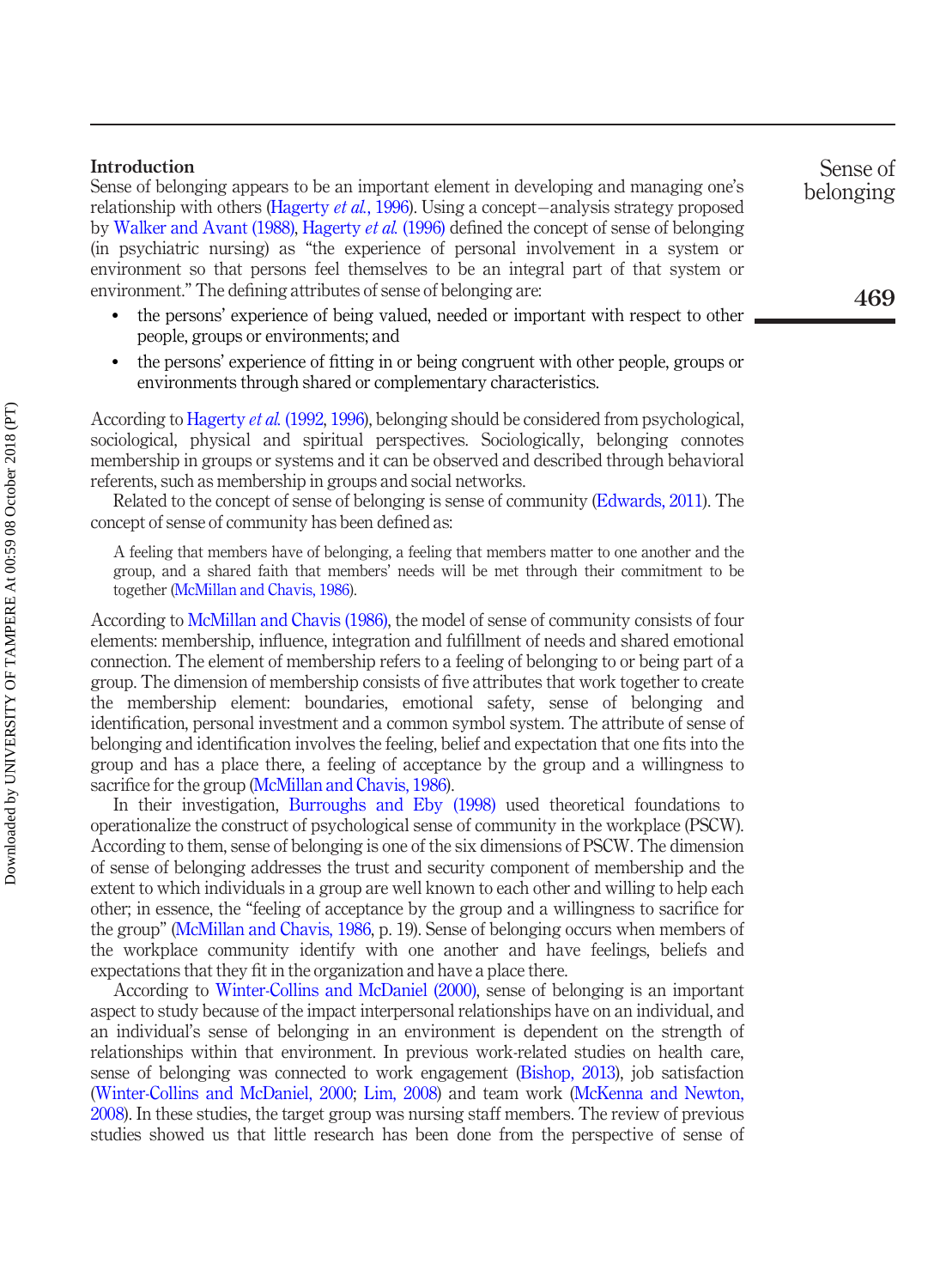belonging among managers. In this study, which is part of a larger study, researching managers' sense of community, the focus is on the sense of belonging among managers. LHS 31,4

#### Purpose

The purpose of this study is to describe the factors that foster or prevent sense of belonging among social and health-care managers (frontline and middle managers).

#### Subjects and methods

#### Design

A qualitative descriptive approach was used to explore the factors that foster or prevent sense of belonging among social and health-care managers working in social and health-care services in central Finland. The method of content analysis was used to analyze the data based on two open-ended questions in a broader questionnaire for sense of community [\(Lampinen](#page-12-6) et al., 2015).

#### **Participants**

A total of 135 frontline and middle managers working in social and health-care services in central Finland participated in the study. Most of the participants were female ( $n = 122$ ), and their age varied from 28 to 65 years (mean = 51.3). Most of the respondents had a higher academic degree (89.3 per cent). The professional background of the respondents was mostly nursing (63.9 per cent), social work (18.5 per cent) or medical doctor (9.8 per cent). Less than half of the respondents (40.9 per cent) were working in the joint social and health-care sector. The work experience in social and health-care sector among the research participants varied from 5 to 42 years (mean = 24.9). The work experience in managerial position varied from four months to 38 years (mean = 11.1), and the work experience in current position varied from less than a year (4 months) to 33 years (mean  $=$  5.0). Of all the respondents, 91.1 per cent were full-time managers, the remainder working as part-time managers.

#### Data collection

The data were collected from March to May 2013 through a questionnaire developed for a study measuring sense of community. The questionnaire contained two open-ended questions:

- Q1. What are the factors that foster sense of belonging among managerial community?
- Q2. What are the factors that prevent sense of belonging among managerial community?

The questionnaire was based on a systematic literature review conducted by [Lampinen](#page-12-7) *et al.* [\(2013\)](#page-12-7).

#### Data analysis

Qualitative content analysis, as described by [Granheim and Lundman \(2004\)](#page-12-8), was used to evaluate the answers for the open-ended questions. First, the data produced by the responses were read carefully through several times to obtain a sense of the whole. After that, the data were divided into meaning units. Units of analysis were single words, phrases or sentences. The meaning units were abstracted and labeled with codes. This resulted in 329 initial codes. Of these, 186 included into the factors that foster, and 143 into the factors that prevent, sense of belonging among managers. The various codes were compared on the

470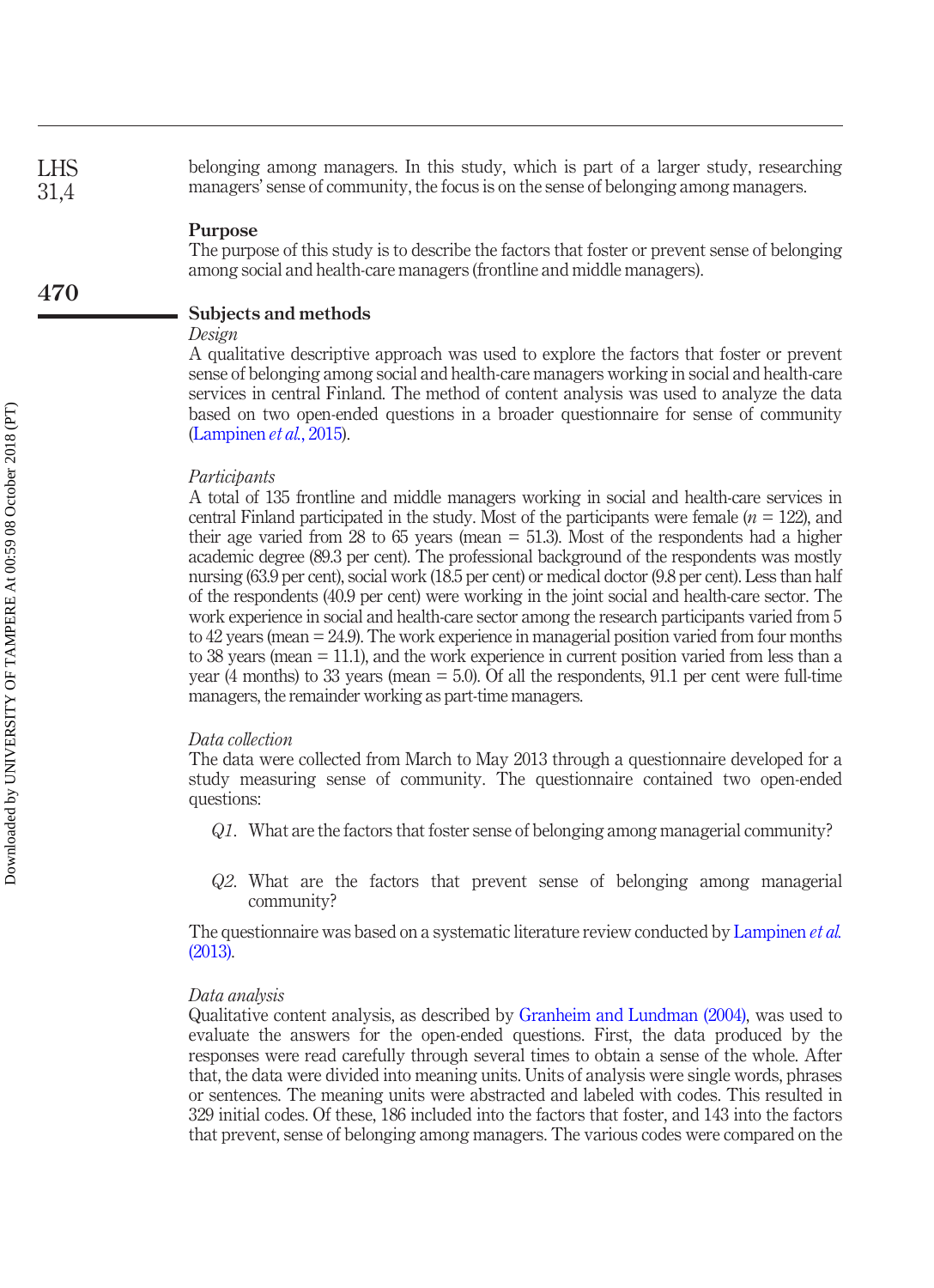basis of differences and similarities, and sorted into sub-categories which were then combined into categories. Finally, six categories of factors that foster sense of belonging among frontline managers and middle managers and five categories of factors that prevent sense of belonging among frontline managers and middle managers were identified from the analysis of the data. The concepts of credibility, dependability and transferability as defined by [Granheim and Lundman \(2004\)](#page-12-8) were taken into account to describe the various aspect of trustworthiness ([Granheim and Lundman, 2004\)](#page-12-8). Co-researchers worked in close cooperation at all stages of the analysis process. The analysis process and the results have been described so that readers can form a clear understanding of the analysis process and findings ([Granheim and Lundman, 2004](#page-12-8); [Elo and Kyngäs, 2007\)](#page-12-9). The background information of the study group is briefly described to evaluate the transferability of the research results. Factors that weaken credibility of the study are discussed in the section *limitations*. Examples of the procedures are shown in [Table I.](#page-4-0)

#### Ethical considerations

It this study, ethical aspects of the scientific process were followed (The Finnish Advisory Board of Research Integrity, 2012). Participation in the study was voluntary and based on informed consent. Privacy and confidentiality were maintained throughout the study.

<span id="page-4-0"></span>

| Meaning unit                                                                                                                                                                                                                                                                                                                                                            | Code                                                                                                                        | Sub-category                | Category                     | Theme                                                                                                                                     |                                                 |
|-------------------------------------------------------------------------------------------------------------------------------------------------------------------------------------------------------------------------------------------------------------------------------------------------------------------------------------------------------------------------|-----------------------------------------------------------------------------------------------------------------------------|-----------------------------|------------------------------|-------------------------------------------------------------------------------------------------------------------------------------------|-------------------------------------------------|
| "Fortunately, there was<br>one supervisor colleague<br>with whom you could<br>discuss work-related<br>matters, ask questions<br>and give advice to etc."<br>"Getting help and offering"<br>it when necessary"<br>"That you can ask when<br>you face challenging<br>situations and, in turn,<br>you can help the other<br>person when they are in<br>the same situation" | Ask for and give<br>advice<br>To receive and<br>offer help<br>Can ask for and<br>offer help in<br>challenging<br>situations | Helping each<br>other       | Support and<br>encouragement | Factors that foster<br>sense of belonging<br>among frontline<br>managers and<br>middle managers in<br>social and health-<br>care services |                                                 |
| "Encouraging one another<br>and guiding each other in<br>work-related issues"<br>"Giving feedback to each<br>other. Encouraging each<br>other"<br>"Supportive attitude<br>towards the other person"                                                                                                                                                                     | Mutual<br>encouragement<br>Mutual<br>encouragement<br>Supportive<br>attitude                                                | Encouraging<br>(each other) |                              |                                                                                                                                           |                                                 |
| "Sharing good work<br>practices"<br>"The experience that we<br>are in this together, in<br>other words: sharing pros<br>and cons of the work<br>gives you strength"<br>"Sharing experiences and<br>information"                                                                                                                                                         | Sharing work<br>practices<br>Sharing pros<br>and cons of the<br>work<br>Sharing<br>experiences                              | Sharing work<br>experience  |                              |                                                                                                                                           | Table I.<br>Examples of the<br>analysis process |

Sense of belonging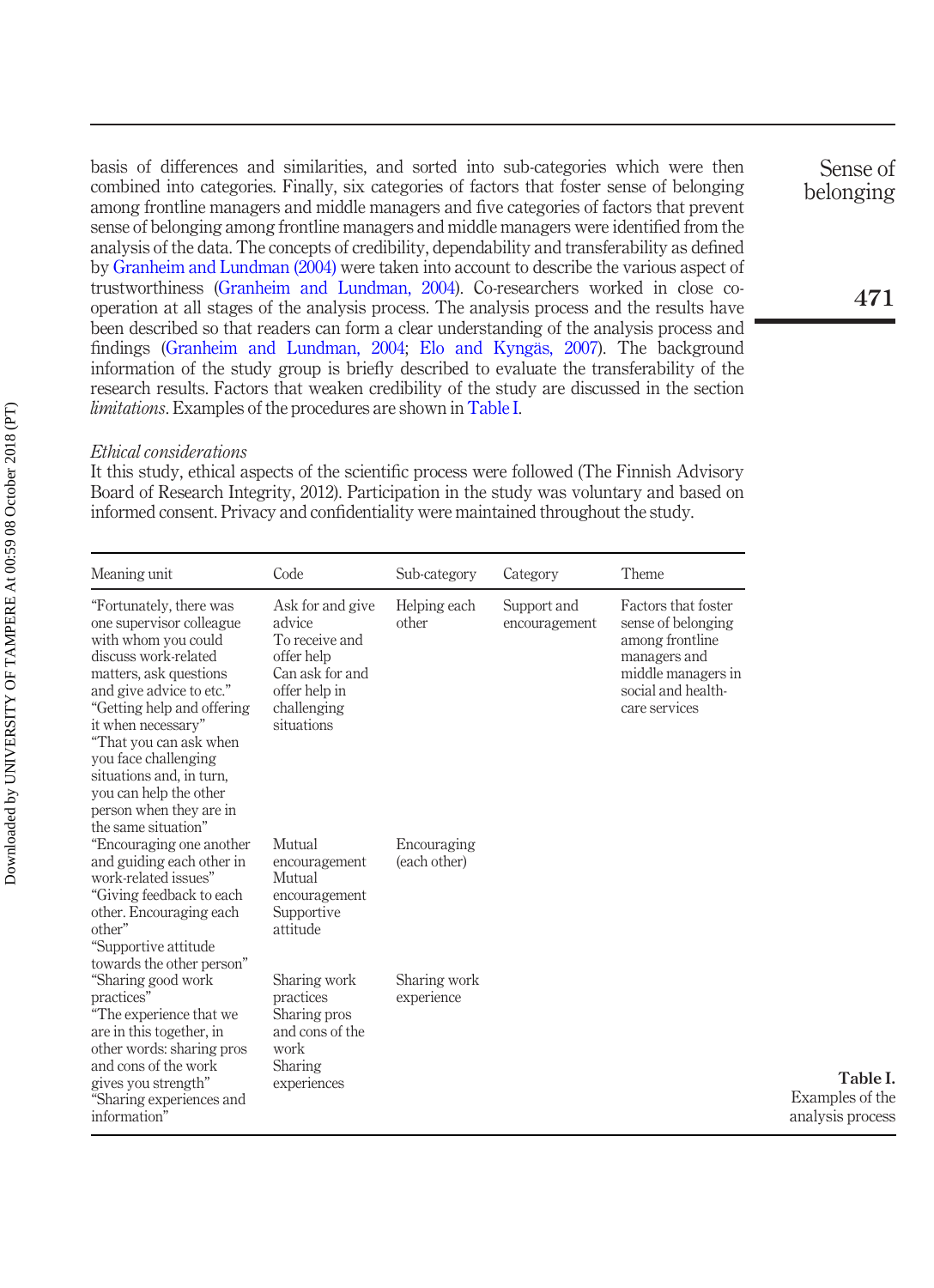#### **Results** LHS

From the 135 survey respondents, 83 participants (61 per cent) responded to the first open-ended question (What are the factors that foster sense of belonging among managerial community?), and 86 participants (63 per cent) responded to the second question (What are the factors that prevent sense of belonging among managerial community?). From the analysis of the data, we identified six categories of factors that foster a sense of belonging and five categories of factors that prevent a sense of belonging among frontline managers and middle managers in social and health-care services in Finland ([Figures 1](#page-5-0) and [2\)](#page-6-0).

#### Factors that foster sense of belonging among frontline and middle managers in social and health-care services

Factors that foster sense of belonging among frontline managers and middle managers were open interaction, effective conversation culture, support and encouragement, common values, a shared vision of the work and its objectives and the structure of leadership [\(Figure 1\)](#page-5-0).

#### Open interaction

Open interaction was described as an opportunity to express one's thoughts and opinions openly, even when they differ from others' views. It also contained balanced conversation and mutual listening.



472

31,4

<span id="page-5-0"></span>Figure 1.

services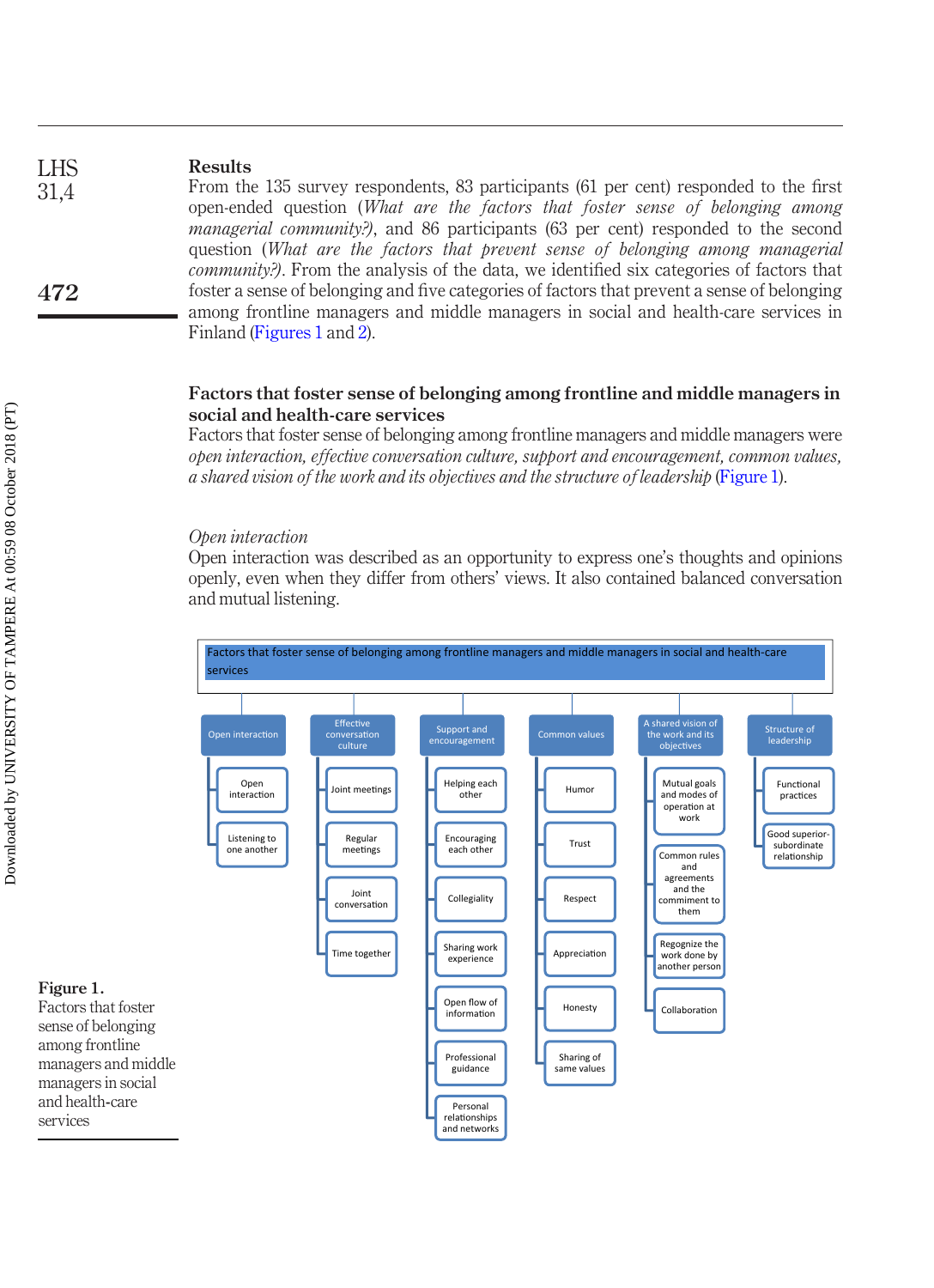

#### <span id="page-6-0"></span>Effective conversation culture

Effective conversation culture was seen as consisting of regular joint meetings and joint conversation, and being able to spend time together. Regular joint meetings included official meetings, appointments, team development days, etc. Joint conversation offered an opportunity to discuss work-related issues, even the problems, together. Through joint conversation, it was also possible to get support for one's own ideas. In addition, the possibility for open discussion outside the regular meetings was seen as important:

Superiors should have time together also outside the meetings. (When we see each other in meetings, there is a lot we would like to discuss but with the meeting schedules and regular agendas, there is not time for this)

#### Support and encouragement

Support and encouragement was seen as including helping each other, encouraging each other, collegiality, sharing work experience, open flow of information, professional guidance and personal relationships and networks. Helping and encouraging each other included the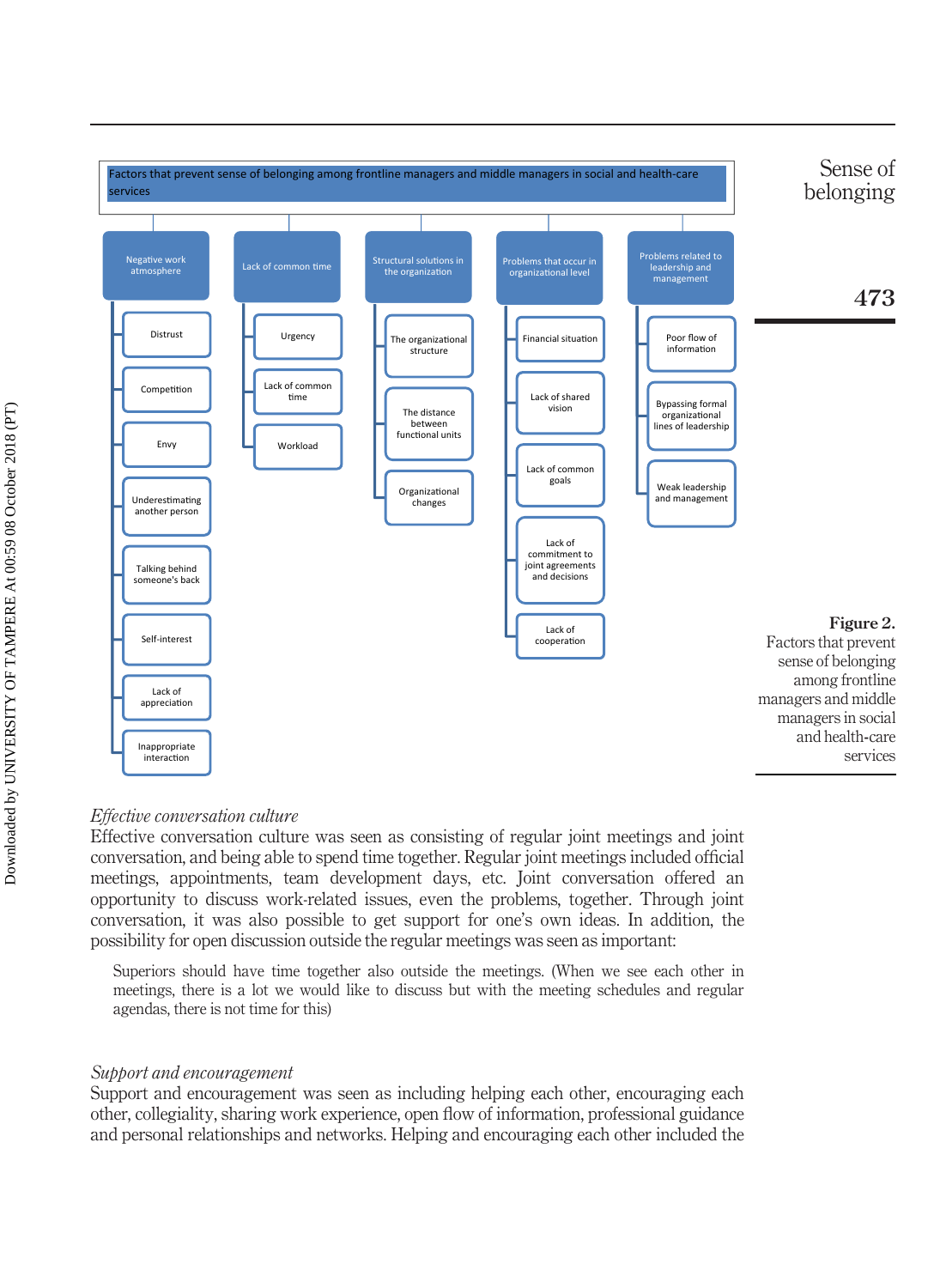ability to ask for and give advice, mutual guidance in work-related matters and sharing know-how with colleagues. Personal relationships and networks included expressions such as long-term and good personal relations between leaders, good team spirit, good personal chemistry, good teamwork and polite and good behavior in meetings and in communication: LHS 31,4

> [...] that you can ask when you encounter a challenging situation and, vice versa, you can help when your colleague is in the same situation.

#### Common values

Common values were described as humor, trust, respect, appreciation, honesty and sharing of same values. In addition to mutual appreciation, the respondents highlighted the appreciation of other person's know-how, education and work. Like appreciation, trust also appeared as trust of the other person's know-how. Sharing the same values was described as uniformity of work-related values and attitude toward work.

#### A shared vision of the work and its objectives

A shared vision of the work and its objectives was described as mutual goals and modes of operation at work, common rules and agreements and the commitment to them, recognition of the work done by another person and collaboration. A shared vision of the importance of work, as well as facing the same challenges and coping with them were seen as factors that foster mutual sense of belonging. Knowledge of the work done by another person or unit reduces errors in interpretation, and adds to mutual appreciation:

[...] knowledge of the work done by another person increases appreciation.

[...] knowledge of the work of others reduces errors in interpretation.

#### The structure of leadership

The structure of leadership was seen as consisting of functional practices, and good superior-subordinate relationship. Functional practices consisted of clear organization, clear division of work tasks, a reasonable sized management team and functional meeting practices and meeting schedule. A good superior-subordinate relationship included expressions such as a good superior, equal treatment from higher management level, fair management and appreciation, actions of person's own superior's, interest in their employees' know-how of person's own superior, appreciation received from person's own superior and them trusting that things get done.

#### Factors that prevent sense of belonging among frontline and middle managers in social and health-care services

The analysis yielded five categories of factors that prevent sense of belonging among frontline managers and middle managers. Those were negative work atmosphere, lack of common time, structural solutions in the organization, problems that occur in organizational level and problems related to leadership and management ([Figure 2\)](#page-6-0).

#### Negative work atmosphere

Negative work atmosphere was seen as consisting of distrust, competition, envy, underestimation of the other person (including their work and responsibilities), talking behind someone's back (e.g. criticism), self-interest, lack of appreciation (e.g. person's work

474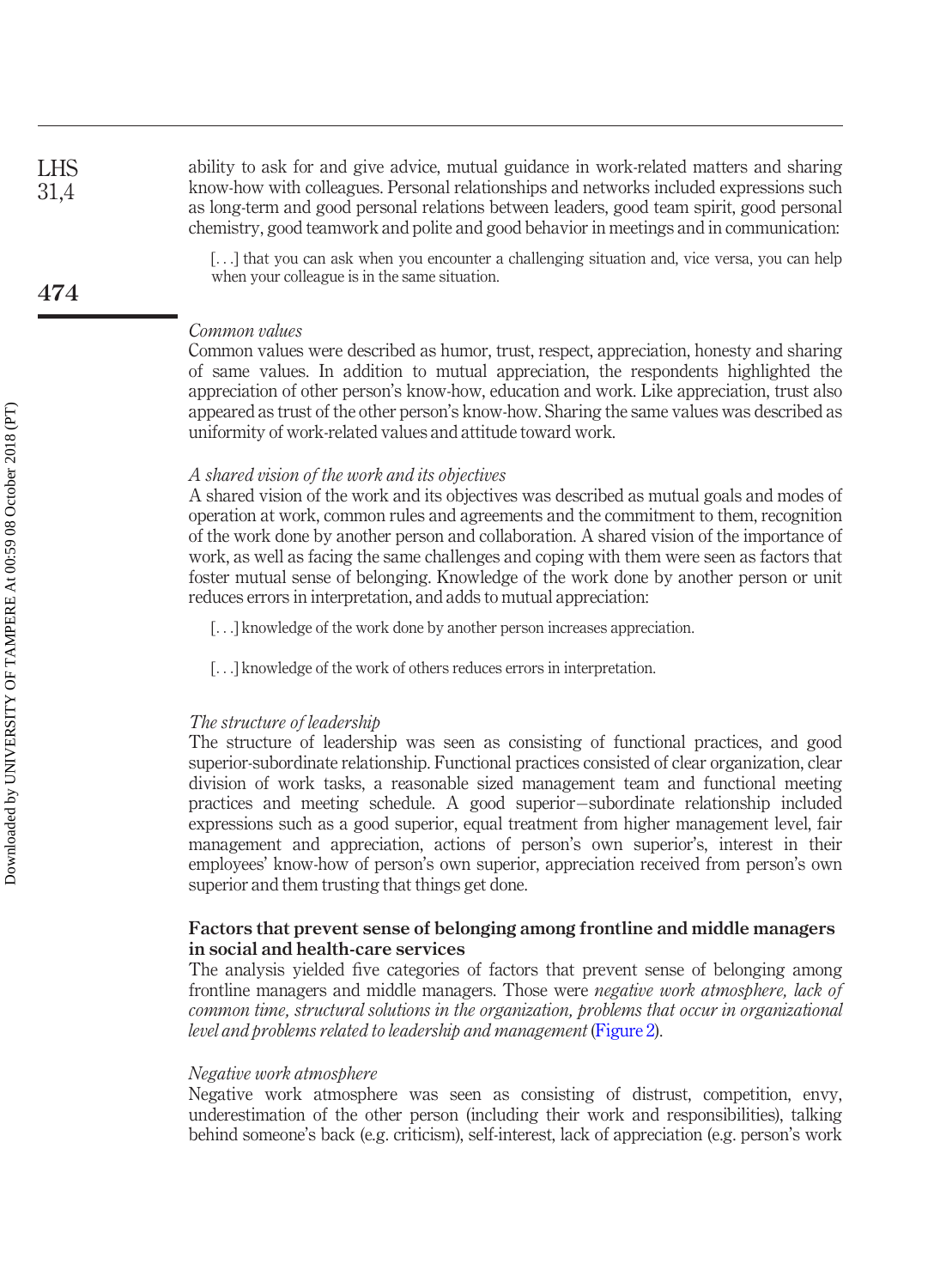and know-how) and inappropriate interaction. Distrust showed itself as lack of trust towards a colleague. In addition, distrust was seen as causing communication problems in the organization, because it cannot be completely open for all people. In addition to competition between colleagues, competition was described as competition for power and economic resources. Competition also showed itself as competitive spirit, and competition in wrong things, for example between units. Self-interest was described with expressions such as "navel-gazing" and "to pull the rug out from under someone's feet." Negative work atmosphere appeared also as inappropriate interaction, such as discord, quarreling, searching for the culprit and interrupting when someone is talking.

#### Lack of common time

Lack of common time was seen to consist of sense of urgency and of workload, so that managers had no time to have collegial discussions and joint meetings. In addition to the lack of time with colleagues, the participants highlighted the lack of time with their own superiors:

[...] recently the workload has been so high that you don't have time to meet withcolleagues often enough.

#### Structural solutions in the organization

Structural solutions in the organization included the organizational structure, the distance between functional units and the organizational changes. The hierarchy and scope of the organization, too large line-ups in meetings and an increasing number of colleagues (more than ten) were mentioned as factors that prevent sense of belonging in the organization. The scope of the organization had an effect on the fact that managers could not know all their colleagues. One of the respondents described the existing situation as follows:

[...] social and health care services is an extensive organization, and one doesn't know most of one's manager colleagues.

Furthermore, constantly changing organization and changes in leadership were experienced as factors that prevent sense of belonging. Distance between units was seen as a physical distance from colleagues and superiors. The physical distance from other managers was experienced as being alone in one's own work as a leader and as lack of peer support in challenging situations:

[...] physical distance from other managers – leading "alone", lack of peer support in challenging situations.

#### The problems that occur in the organizational level

The problems that occur in the organizational level were described as financial situation, lack of shared vision, lack of common goals, lack of commitment to joint agreements and decisions and lack of cooperation. Economic problems were described as weak financial situation, which led to comparing of the results and competing for resources between units. Lack of cooperation was described as lack of interaction and joint operations between units. Focusing on issues and interests of one's own staff or own unit was seen as leading to partial optimization leaving the interests of the entire organization in the background. In cases where organizations were merged into one, factors preventing sense of belonging were the old ways of working still visible in the work community and the dictating role of the larger party when building cooperation within the new organization: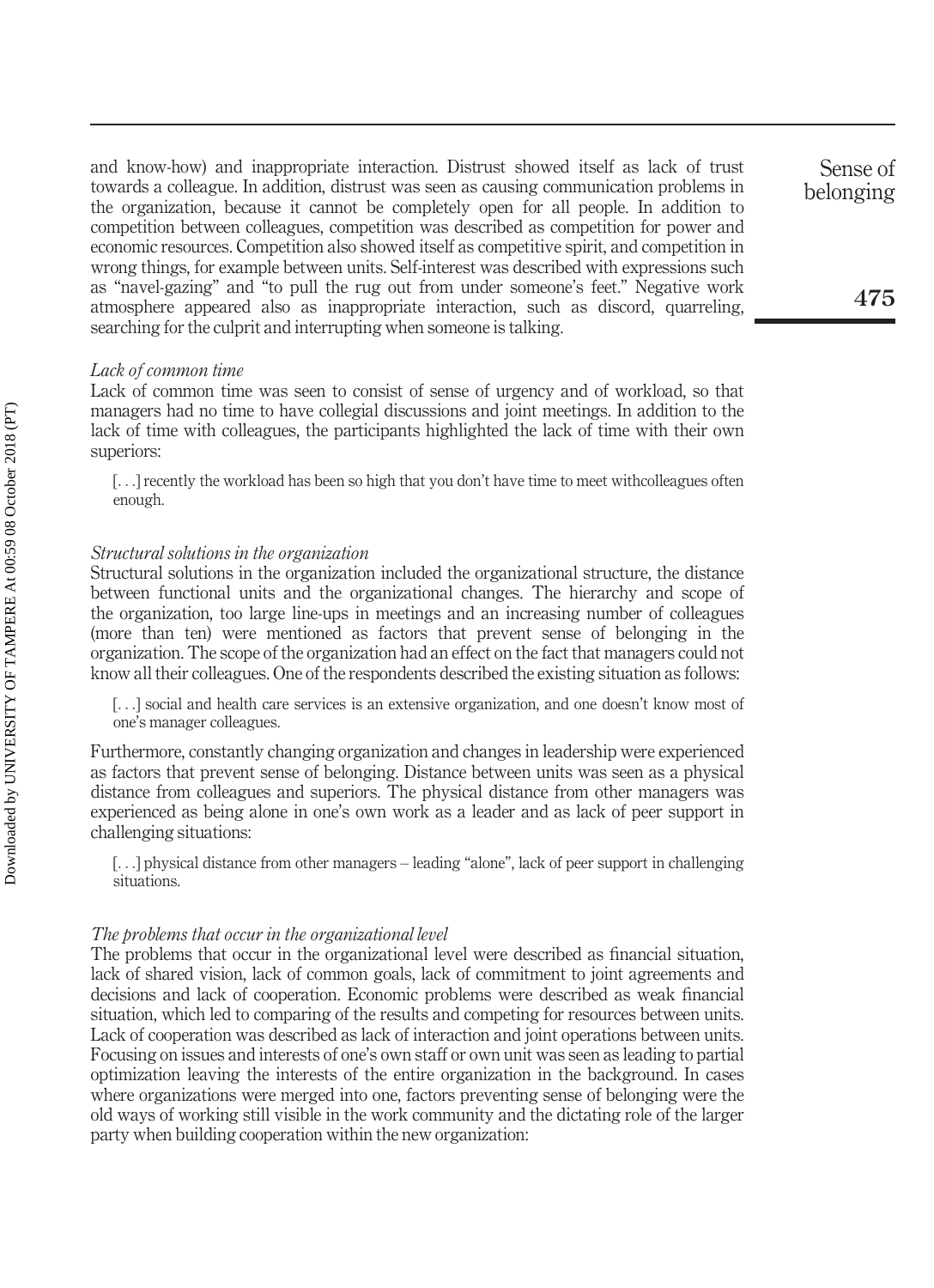[...] everyone focuses on their own issues and promotes, for example, the benefits of their own staff, will easily lead to partial optimizations.

#### Problems related to leadership and management

Problems related to leadership and management included poor flow of information, bypassing formal organizational lines of leadership and weak leadership and management. Poor flow of information showed itself as slowness of the flow of information, withholding of information and unequal allocation of information. Certain actions of participants' own superior were felt to weaken the sense of belonging among colleagues. In addition, weak leadership and management were described as inappropriate treatment of subordinates and as unfair management. Inappropriate treatment of subordinates was seen to consist of aggressive or hostile attitude and pointing out of errors. Unfair management was expressed as management based on friendship or favoritism, and occurred in the form of "divide and conquer" style of management, which could drive a wedge between management groups.

#### **Discussion**

According to the results, the factors that either foster or prevent sense of belonging among social and health-care managers can be summarized in the form of the quantity and quality of interaction between colleagues, support and encouragement, organizational structure and common practices, as well as leadership and management.

Interaction, based on openness, mutual trust, respect and appreciation, was seen as key in fostering sense of belonging among colleagues. In turn, distrust, competition, envy and lack of appreciation were mentioned to prevent sense of belonging among colleagues. Regular joint meetings making it possible to discuss work-related issues in managerial work were also considered as one factor fostering sense of belonging. Such discussion also allows sharing of work-related experiences, as well as mutual support and encouragement in managerial work-related problems. According to the results of this study, factors that prevent sense of belonging and form obstacles to interaction and conversation among managers were sense of urgency, lack of time and workload. Also in previous studies among teachers, mutual trust and respect have been found to be important in establishing and building relationships [\(Fox and Wilson, 2009](#page-12-10)), and the same is true for inter-professional teamwork in health care ([Dieleman](#page-12-11) *et al.*, 2004). In addition, open communication has been identified as important for collaboration between team members ([Dieleman](#page-12-11) et al., 2004). Effective team communication, in turn, is achieved through regular team meetings ([Heale](#page-12-12) et al.[, 2014\)](#page-12-12). Furthermore, [Peterson](#page-13-4) et al. (2008) found that participating in a reflecting peer support group gave the participants a sense of belonging.

In this study, factors related to organizational structure, such as organizational hierarchy and scope, too large assemblies in meetings and an increase in the number of colleagues (more than 10) prevented the sense of belonging among managers in the organization. One reason that emerged from the responses may be that joint conversation becomes more difficult in large groups and there is no room to hear the views of all group members. This view is supported by [Molyneux \(2001\)](#page-13-5) who found that within inter-professional health-care teams, a small number of team members was seen to make communication easier and to facilitate the development of positive working relationships within the team.

The physical distance between units was one of the factors that prevented sense of belonging among managers. The distance between units was experienced as physical distance from colleagues and one's own superiors. In previous studies, geographical or physical distance has been found to reduce cooperation within or between professional

LHS 31,4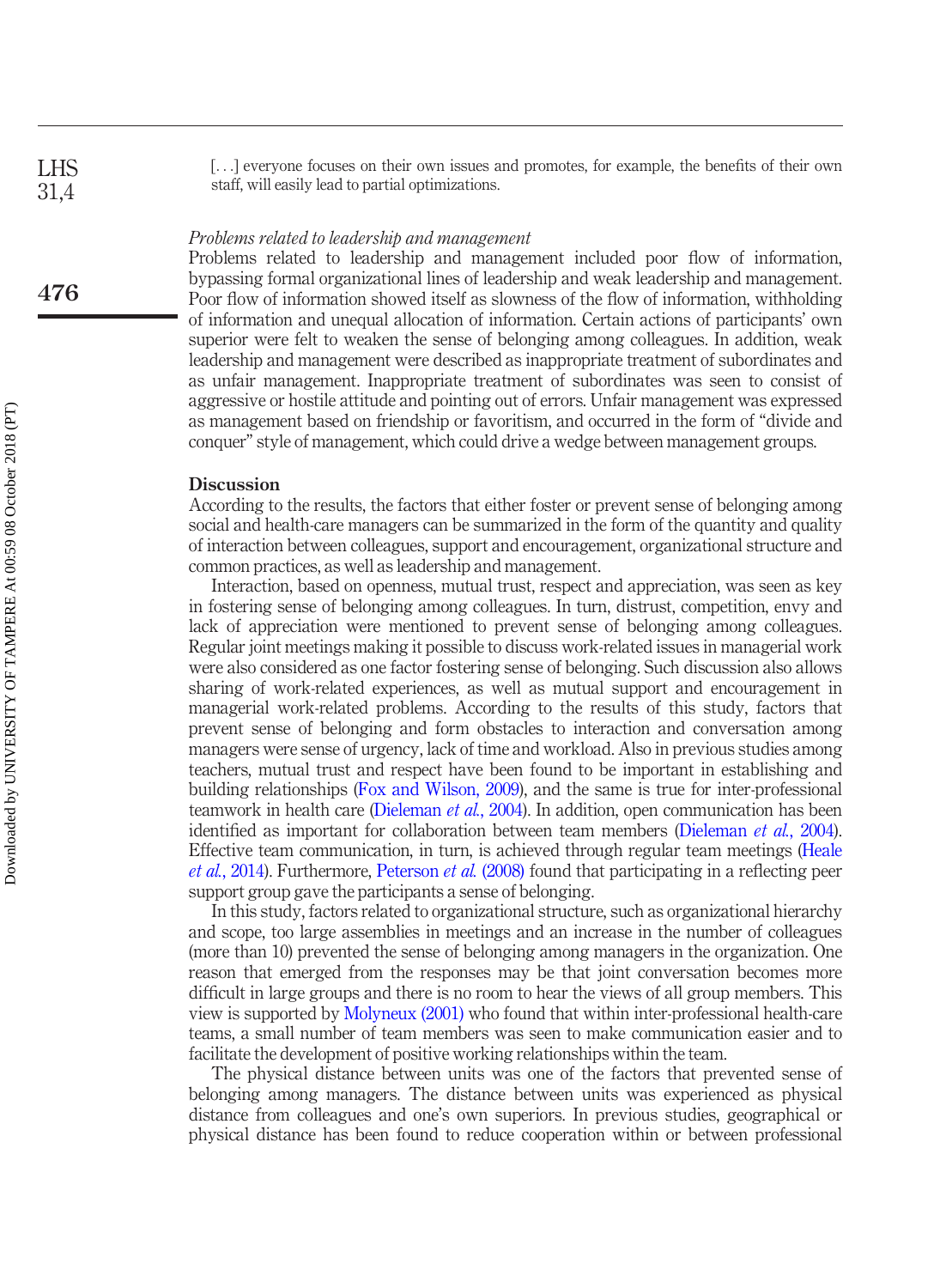groups [\(Gask, 2005;](#page-12-13) [Mascia](#page-12-14) et al., 2011; [Clancy](#page-12-15) et al., 2013). [Xyrichis and Lowton \(2008\)](#page-13-6) found that the geographical proximity of team members is vital for successful team-work: according to them, team members who work in separate location or buildings can be less integrated with the team, which, in turn, may limit the team's functioning and effectiveness. In our study, the same phenomenon was experienced as the feeling of being alone as a leader, and as lack of peer support in challenging situations. However, even though face-toface interaction has been found to be important to community-building in the workplace [\(White](#page-13-7) et al., 2010), one solution, which should be noted when speaking about physical distance between units or colleagues is the current development of information and communication technology (ICT) and communication channels which have created new opportunities for interaction and cooperation in the organization. For example, [Koivunen](#page-12-16) et al. [\(2014\)](#page-12-16) found that electronic communication increased cooperation among nursing professional's: according to them, the use of electronic devices for communication among health-care professionals is a promising method, provided that certain obstacles (e.g. information security and lack of technical skills) are taken into account.

ICT can also be used to influence the flow of information, which was seen in our study as one factor that both fosters and prevents sense of belonging among social and health-care managers. Open flow of information was seen as one factor that fosters sense of belonging, whereas poor flow of information (e.g. slowness), withholding information and unequal allocation of information were factors that prevent sense of belonging among managers. Technology can be used to speed up the flow of information in the organization. However, it cannot affect people-dependent factors, such as withholding information and unequal allocation of information.

Constant organizational changes were considered as one factor preventing sense of belonging. One of the reasons may be that organizational changes can also bring changes to the manager community. In such situations, the group of managers has to rebuild their sense of belonging and networks again. One of the four elements based on the model of sense of community by [McMillan and Chavis \(1986\)](#page-13-1) is a shared emotional connection: it is based on, in part, a shared history. According to McMillan and Chavis, it is not necessary for group members to have participated in the history to share it, but they must identify with it. And, as we think, identifying oneself with a new managerial group may take time in the new composition of the leadership community. Hence, in constant changes, the sense of community supports leadership and management.

What comes to common practices, such as shared vision of goals, agreements and models of operation at work, and commitment to these, in our study they were seen as factors that either foster (they are present) or prevent (they are absent) sense of belonging among colleagues. Instead, a tight financial situation leading to comparison of results and competition for resources between units was seen as an issue that prevents sense of belonging among managers. Lack of cooperation was described as the lack of interaction between units and the lack of joint operations between units. Focusing on issues and interests of own staff or own unit was seen as leading to partial optimization, putting the interests of the entire organization to the background. In situations where organizations were combined factors that prevent sense of belonging were old ways of working haunting the work community and the larger partner dictating how things should be done when building cooperation.

In addition to good interaction between leaders, good superior-subordinate relationship was felt to foster sense of belonging among managers. Leadership based on fairness, appreciation and equal treatment from higher management level was seen to foster sense of belonging among managers. Instead, leadership based on inappropriate and unfair treatment of subordinates was experienced to prevent sense of belonging among managers. Inappropriate

Sense of belonging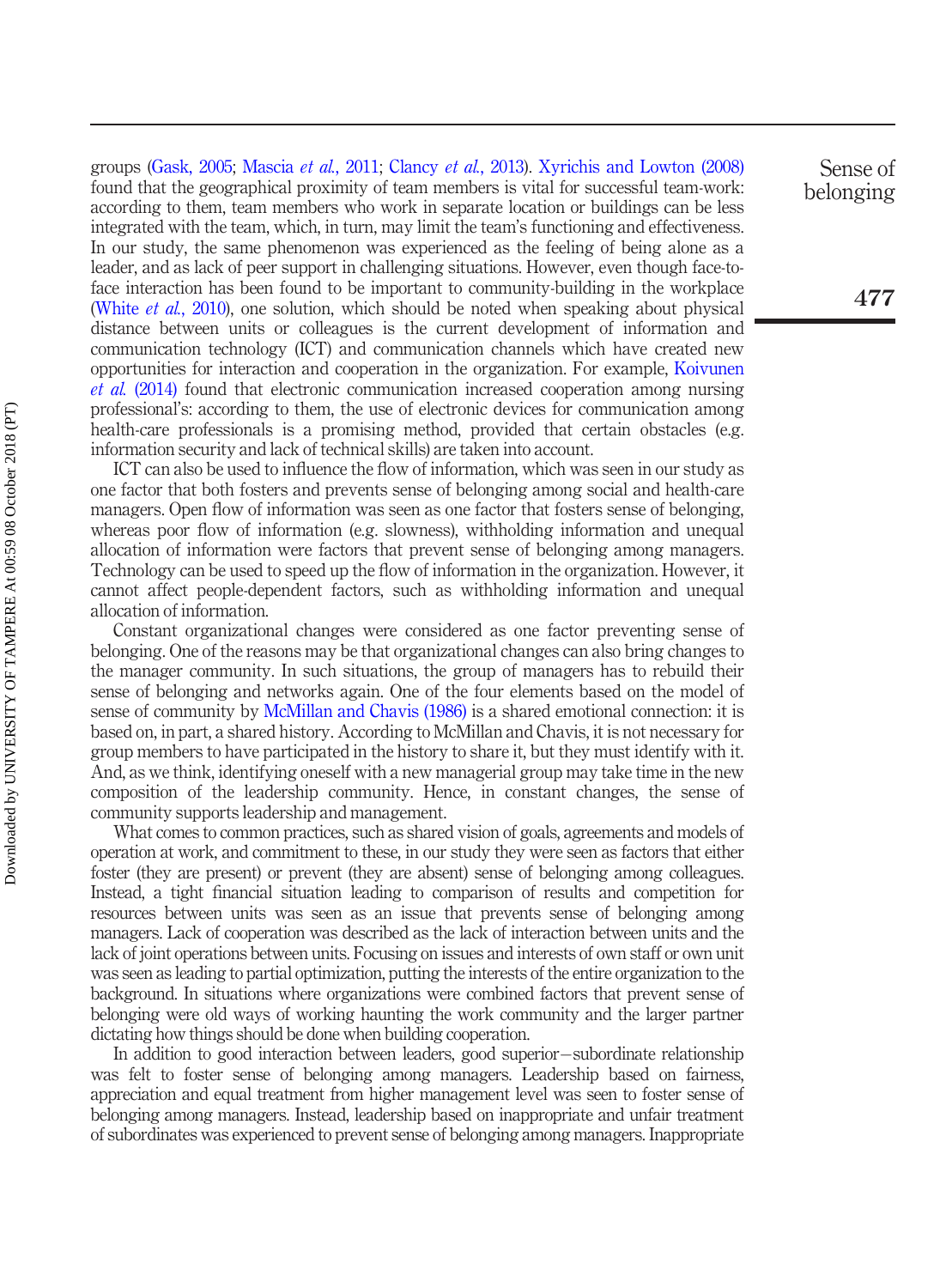treatment of subordinates was described in terms such as aggressive or hostile attitude and pointing out of errors. Furthermore, unfair management style was seen as something based on friendship or favoritism and occurring in the form of "divide and conquer" management, which can drive a wedge between management groups. The results of this study support the work of [Rouse and Al-Maqbali \(2014\)](#page-13-8), who analyzed nursing professionals' perceptions of the communication qualities that are essential for nurse managers to carry out their job effectively. They found out that nurse managers should be fair, should avoid discrimination and favoritism (i.e. they should not have favorites in their staff but, instead, everyone should be treated equally), should not only look for flaws or mistakes and should give feedback privately and in a positive and constructive tone. Ethical behavior in the workplace involves respecting colleagues at all levels of the organization, and professionals, especially those in health care, should not have to be reminded of this fact [\(Huston and Brox \(2004\)](#page-12-17). According to [Huston and](#page-12-17) [Brox \(2004\),](#page-12-17) "divide and conquer" may work on war battlefields, but these tactics only serve to destroy the work environment and remove any sense of trust for effective teamwork among employees [\(Huston and Brox, 2004](#page-12-17)).

#### Limitations of the study

The main limitation of this study was the data collection method. The data were collected by a questionnaire including two open-ended questions. The form of the questions was "what" (What are the factors that foster/prevent sense of belonging among managerial community?), lacking a follow-up question "how." In this form, the answers were partly too open for interpretation. In the future, the subject should be approached from the "how" perspective, to find out more in-depth information about the factors that foster or prevent sense of belonging among frontline managers and middle managers in social and health-care services in Finland. Alternatively, interviews could be used for data gathering to obtain deeper knowledge. Other limitations were the small number of respondents  $(n = 135)$  and the limited amount of information that the participants provided on these open-ended questions. In addition, there were one to two word expressions in the respondents' answers. According to [Granheim and Lundman \(2004\)](#page-12-8), too narrow meaning units, for example only a single word, may result in fragmentation, and there is a risk of losing meaning of the text during the condensation and abstraction process. However, the researchers of this study have done their best to avoid this problem during the analysis process.

#### Implications for practice

This research illustrates the factors that foster or prevent sense of belonging among social and health-care managers. The results can be used to develop the sense of belonging among managers at all levels in the organization (horizontal and vertical). Ultimately, this research shows the importance of mutual interaction and communication throughout the organization. Therefore, time and place should be organized for joint discussions, where ideas and opinions can be exchanged between colleagues and where sense of belonging could be fostered. Sense of belonging can be seen as the quality factor for functional and goal oriented management.

#### Conclusion

Paying attention to the quantity and quality of interaction and to structural solutions in the organization, such as physical distance between units and the scope of organization, can affect the sense of belonging among frontline managers and middle managers. This study also showed the importance of superior-subordinate relationship at all levels of organization when discussing the mutual sense of belonging.

LHS 31,4

478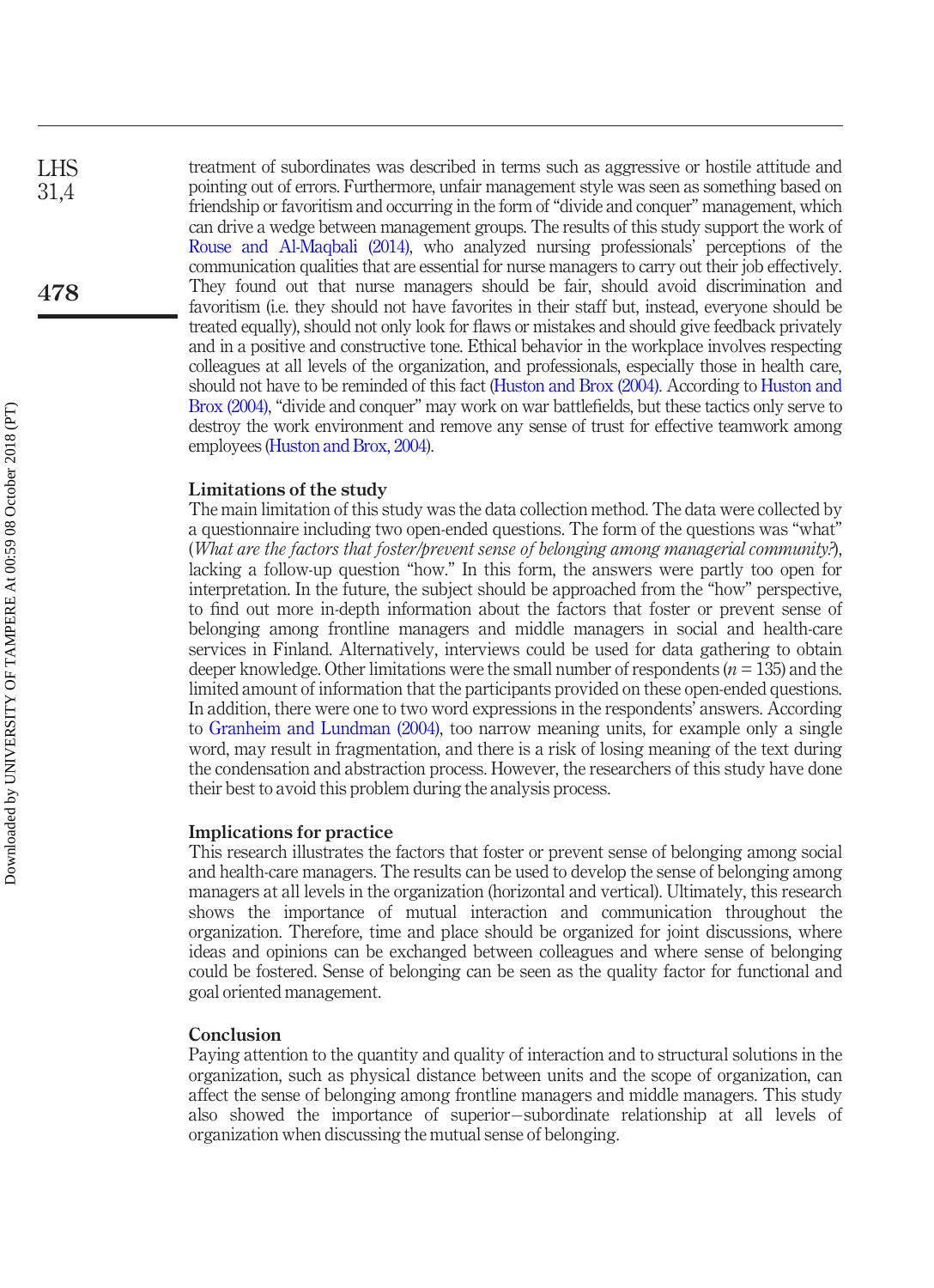#### References

- <span id="page-12-4"></span>Bishop, M. (2013), "Work engagement of older registered nurses: the impact of a caring-based intervention", [Journal of Nursing Management](https://www.emeraldinsight.com/action/showLinks?doi=10.1108%2FLHS-09-2017-0054&crossref=10.1111%2Fjonm.12182&isi=000329289100006&citationId=p_1), Vol. 21 No. 7, pp. 941-949.
- <span id="page-12-3"></span>Burroughs, S.M. and Eby, L.T. (1998), "Psychological sense of community at work: a measurement system and explanatory framework", *[Journal of Community Psychology](https://www.emeraldinsight.com/action/showLinks?doi=10.1108%2FLHS-09-2017-0054&crossref=10.1002%2F%28SICI%291520-6629%28199811%2926%3A6%3C509%3A%3AAID-JCOP1%3E3.0.CO%3B2-P&isi=000076781500001&citationId=p_2)*, Vol. 26 No. 6, pp. 509-532.
- <span id="page-12-15"></span>Clancy, A., Gressnes, T. and Svensson, T. (2013), "Public health nursing and interprofessional collaboration in Norwegian municipalities: a questionnaire study", *[Scandinavian Journal of](https://www.emeraldinsight.com/action/showLinks?doi=10.1108%2FLHS-09-2017-0054&crossref=10.1111%2Fj.1471-6712.2012.01079.x&isi=000321625800020&citationId=p_3)* [Caring Sciences](https://www.emeraldinsight.com/action/showLinks?doi=10.1108%2FLHS-09-2017-0054&crossref=10.1111%2Fj.1471-6712.2012.01079.x&isi=000321625800020&citationId=p_3), Vol. 27 No. 3, pp. 659-668. 479
- <span id="page-12-11"></span>Dieleman, S.L., Farris, K.B., Feeny, D., Johnson, J.A., Tsuyuki, R.T. and Brilliant, S. (2004), "Primary health care teams: team members' perceptions of the collaborative process", *[Journal of](https://www.emeraldinsight.com/action/showLinks?doi=10.1108%2FLHS-09-2017-0054&crossref=10.1080%2F13561820410001639370&citationId=p_4)* [Interprofessional Care](https://www.emeraldinsight.com/action/showLinks?doi=10.1108%2FLHS-09-2017-0054&crossref=10.1080%2F13561820410001639370&citationId=p_4), Vol. 18 No. 1, pp. 75-78.
- <span id="page-12-2"></span>Edwards, G. (2011), "Concepts of community: a framework for contextualizing distributed leadership", [International Journal of Management Reviews](https://www.emeraldinsight.com/action/showLinks?doi=10.1108%2FLHS-09-2017-0054&crossref=10.1111%2Fj.1468-2370.2011.00309.x&isi=000293910700005&citationId=p_5), Vol. 13 No. 3, pp. 301-312.
- <span id="page-12-9"></span>Elo, S. and Kyngäs, H. (2007), "The qualitative content analysis process", [Journal of Advanced Nursing](https://www.emeraldinsight.com/action/showLinks?doi=10.1108%2FLHS-09-2017-0054&crossref=10.1111%2Fj.1365-2648.2007.04569.x&isi=000254192000012&citationId=p_6), Vol. 62 No. 1, pp. 107-115.
- <span id="page-12-10"></span>Fox, A. and Wilson, E. (2009), "Support our networking and help us belong!: listening to beginning secondary school science teachers", [Teachers and Teaching: Theory and Practice](https://www.emeraldinsight.com/action/showLinks?doi=10.1108%2FLHS-09-2017-0054&crossref=10.1080%2F13540600903357025&isi=000208093100005&citationId=p_7), Vol. 15 No. 6, pp. 701-718.
- <span id="page-12-13"></span>Gask, L. (2005), "Overt and covert barriers to the integration of primary and specialist mental health care", [Social Science & Medicine](https://www.emeraldinsight.com/action/showLinks?doi=10.1108%2FLHS-09-2017-0054&crossref=10.1016%2Fj.socscimed.2005.03.038&isi=000231462700017&citationId=p_8), Vol. 61 No. 8, pp. 1785-1794.
- <span id="page-12-8"></span>Granheim, U.H. and Lundman, B. (2004), "Qualitative content analysis in nursing research: concepts, procedures and measures to achieve trustworthiness", *[Nurse Education Today](https://www.emeraldinsight.com/action/showLinks?doi=10.1108%2FLHS-09-2017-0054&crossref=10.1016%2Fj.nedt.2003.10.001&isi=000188999000007&citationId=p_9)*, Vol. 24 No. 2, pp. 105-112.
- <span id="page-12-0"></span>Hagerty, B.M., Williams, R.A., Coyne, J.C. and Early, M.R. (1996), "Sense of belonging and indicators of social and psychological functioning", *[Archives of Psychiatric Nursing](https://www.emeraldinsight.com/action/showLinks?doi=10.1108%2FLHS-09-2017-0054&crossref=10.1016%2FS0883-9417%2896%2980029-X&isi=A1996VB68800007&citationId=p_10)*, Vol. 10 No. 4, pp. 235-244.
- <span id="page-12-1"></span>Hagerty, B.M.K., Lynch-Sauer, J., Patusky, K.L., Bouwsema, M. and Collier, P. (1992), "Sense of belonging: a vital mental health concept", *[Archives of Psychiatric Nursing](https://www.emeraldinsight.com/action/showLinks?doi=10.1108%2FLHS-09-2017-0054&crossref=10.1016%2F0883-9417%2892%2990028-H&citationId=p_11)*, Vol. 6 No. 3, pp. 172-177.
- <span id="page-12-12"></span>Heale, R., Dickieson, P., Carter, L. and Wenghofer, E.F. (2014), "Nurse practitioners' perceptions of interprofessional team functioning with implications for nurse managers", *[Journal of Nursing](https://www.emeraldinsight.com/action/showLinks?doi=10.1108%2FLHS-09-2017-0054&crossref=10.1111%2Fjonm.12054&isi=000343756300011&citationId=p_12)* [Management](https://www.emeraldinsight.com/action/showLinks?doi=10.1108%2FLHS-09-2017-0054&crossref=10.1111%2Fjonm.12054&isi=000343756300011&citationId=p_12), Vol. 22 No. 7, pp. 924-930.
- <span id="page-12-17"></span>Huston, J.L. and Brox, G.A. (2004), "Professional ethics at the bottom line", *[The Health Care Manager](https://www.emeraldinsight.com/action/showLinks?doi=10.1108%2FLHS-09-2017-0054&crossref=10.1097%2F00126450-200407000-00011&citationId=p_13)*. Vol. 23 No. 3, pp. 267-272.
- <span id="page-12-16"></span>Koivunen, M., Niemi, A. and Hupli, M. (2014), "The use of electronic devices for communication with colleagues and other healthcare professionals – nursing professional' perspectives", *[Journal of](https://www.emeraldinsight.com/action/showLinks?doi=10.1108%2FLHS-09-2017-0054&crossref=10.1111%2Fjan.12529&isi=000349622600014&citationId=p_14)* [Advanced Nursing](https://www.emeraldinsight.com/action/showLinks?doi=10.1108%2FLHS-09-2017-0054&crossref=10.1111%2Fjan.12529&isi=000349622600014&citationId=p_14), Vol. 71 No. 3, pp. 620-631.
- <span id="page-12-7"></span>Lampinen, M.-S., Viitanen, E. and Konu, A. (2013), "Systemaattinen kirjallisuuskatsaus yhteisöllisyydestä työelämässä", Sosiaalilääketieteellinen Aikakauslehti, Vol. 50 No. 1, pp. 71-86. [English summary: A systematic literature review of sense of community at work].
- <span id="page-12-6"></span>Lampinen, M.-S., Viitanen, E. and Konu, A. (2015), "Sense of community and job satisfaction in social and health care managers", *[Leadership in Health Services \(Bradford, England\)](https://www.emeraldinsight.com/action/showLinks?doi=10.1108%2FLHS-09-2017-0054&system=10.1108%2FLHS-09-2014-0067&citationId=p_16)*, Vol. 28 No. 3, pp. 228-244.
- <span id="page-12-5"></span>Lim, S. (2008), "Job satisfaction of information technology workers in academic libraries", *[Library &](https://www.emeraldinsight.com/action/showLinks?doi=10.1108%2FLHS-09-2017-0054&crossref=10.1016%2Fj.lisr.2007.10.002&isi=000257133400008&citationId=p_17)* [Information Science Research](https://www.emeraldinsight.com/action/showLinks?doi=10.1108%2FLHS-09-2017-0054&crossref=10.1016%2Fj.lisr.2007.10.002&isi=000257133400008&citationId=p_17), Vol. 30 No. 2, pp. 115-121.
- <span id="page-12-14"></span>Mascia, D., Cicchetti, A., Fantini, M.P., Damiani, G. and Ricciardi, W. (2011), "Physicians' propensity to collaborate and their attitude towards EBM: a cross-sectional study", [BMC Health Services](https://www.emeraldinsight.com/action/showLinks?doi=10.1108%2FLHS-09-2017-0054&crossref=10.1186%2F1472-6963-11-172&citationId=p_18) [Research](https://www.emeraldinsight.com/action/showLinks?doi=10.1108%2FLHS-09-2017-0054&crossref=10.1186%2F1472-6963-11-172&citationId=p_18), Vol. 11 No. 1, pp. 172.

Sense of belonging